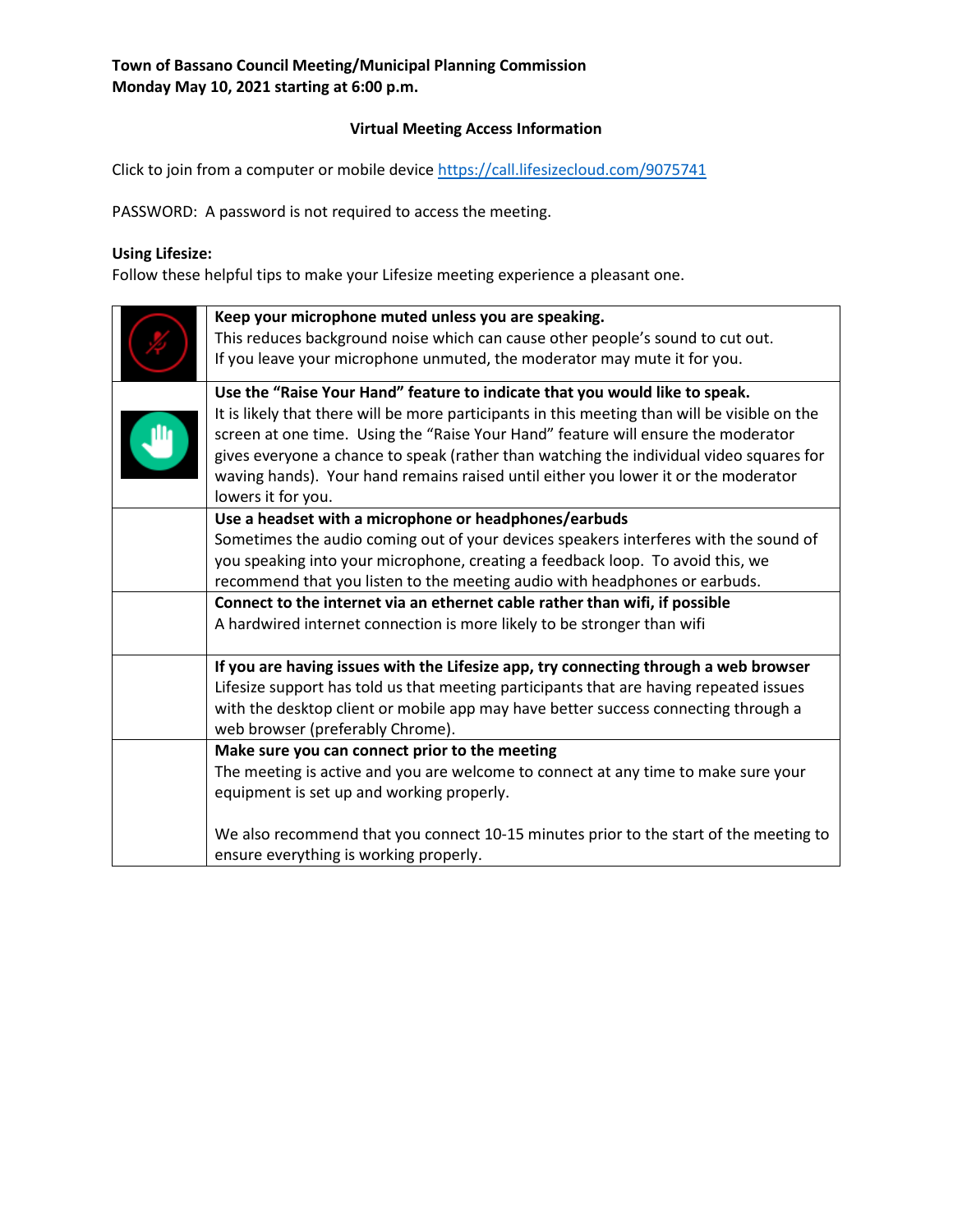#### **Joining a meeting from the desktop client or app**

Meeting link:<https://call.lifesizecloud.com/9075741>

Clicking the link will launch the desktop client or app. If you do not have the desktop client or app installed, you will be prompted to install it.

Check your audio/video settings and join the meeting. If you are successful, you will see a screen similar to this one.

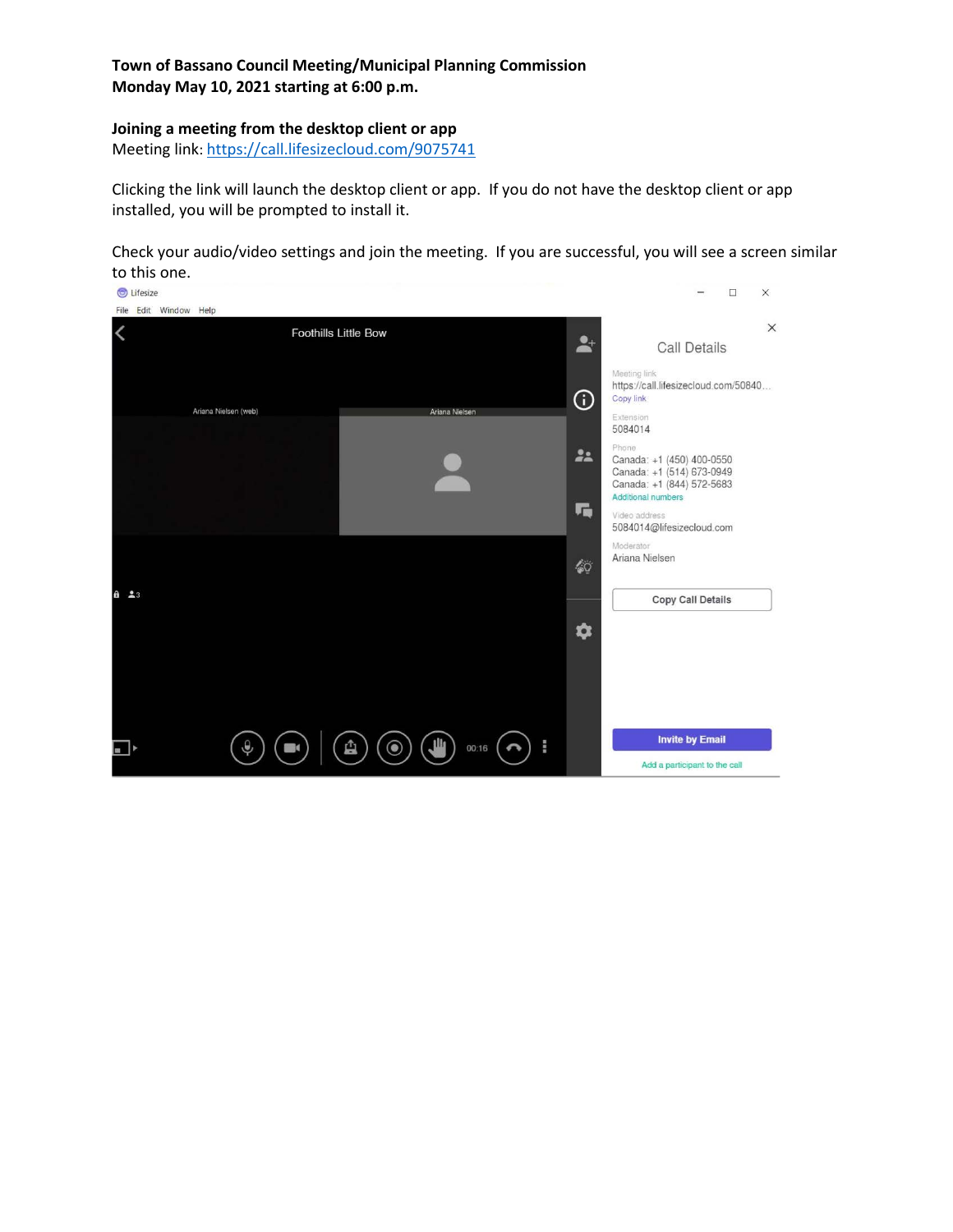# **Lifesize Controls**

There are a set of buttons across the bottom that you can use during the meeting. Here are descriptions of the ones that you will most likely be using.

| <b>Microphone Controls</b><br>Click this button to toggle your microphone off and on.<br>Please keep your microphone off unless you are speaking.<br>A moderator can also mute your microphones.<br><b>Camera Controls</b><br>Click this button to toggle your camera off and on.                                                                                                                                                                                                                                                |  |  |
|----------------------------------------------------------------------------------------------------------------------------------------------------------------------------------------------------------------------------------------------------------------------------------------------------------------------------------------------------------------------------------------------------------------------------------------------------------------------------------------------------------------------------------|--|--|
| <b>Share Screen</b><br>Click this button to start sharing your screen. Click it again to turn<br>screen sharing off.                                                                                                                                                                                                                                                                                                                                                                                                             |  |  |
| <b>Raise Your Hand</b><br>Click this button to indicate to the meeting moderator that you<br>would like to speak. If your hand is raised, the button will turn<br>green. Other meeting participants will get a notification and an icon<br>will appear by your name in the list of participants.<br>Participants (2)<br>1 raised hand<br>All<br>⋓<br>0 unmuted<br>Ariana Nielsen<br>Ariana Nielsen (web)<br>Moderators:<br>Ariana Nielsen<br>Click the button again to lower your hand.<br>A moderator can also lower all hands. |  |  |
| Leave<br>Click this button when you are ready to leave the meeting.                                                                                                                                                                                                                                                                                                                                                                                                                                                              |  |  |